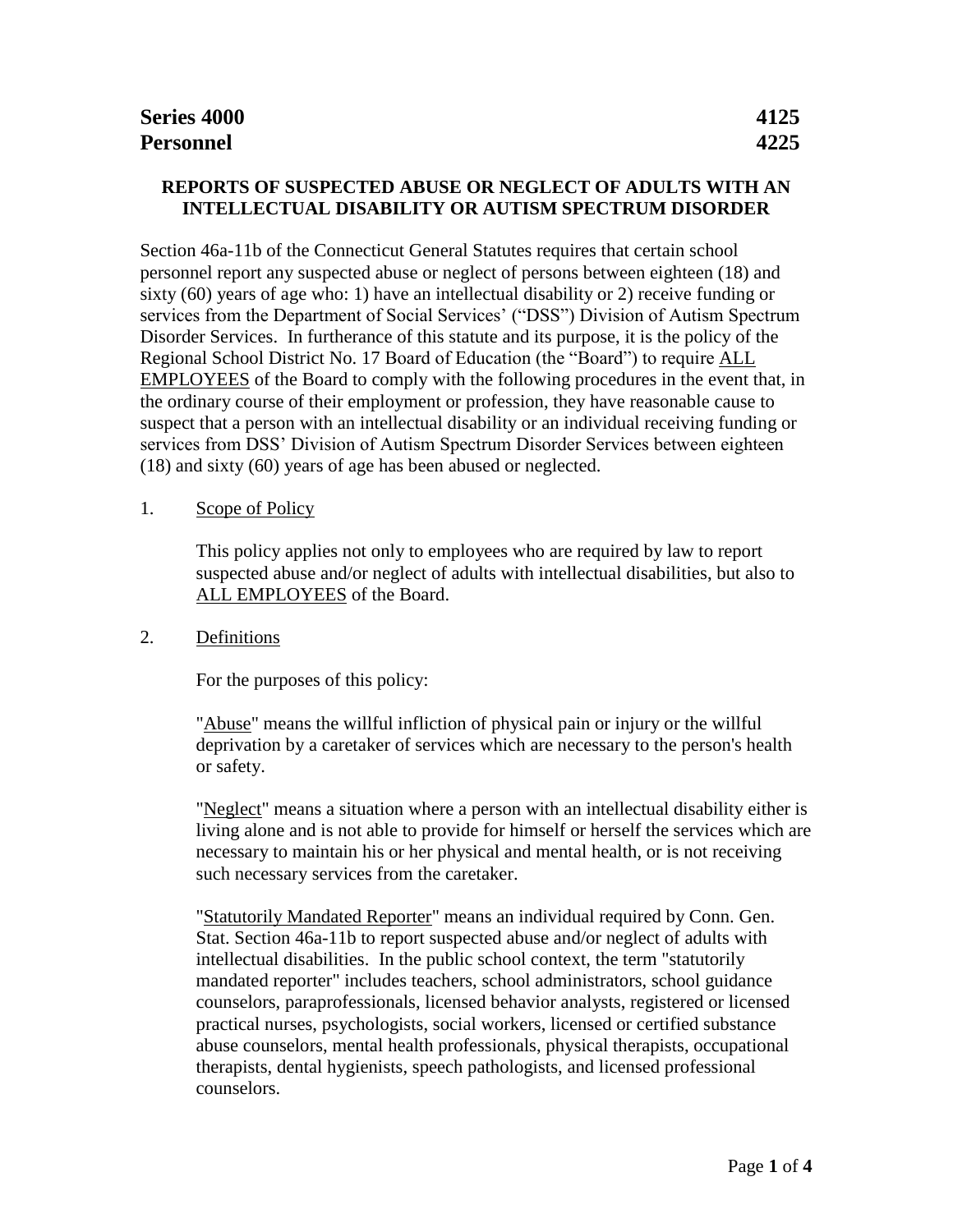### 3. Reporting Procedures for Statutorily Mandated Reporters

If a statutorily mandated reporter has reasonable cause to suspect or believe that any person with an intellectual disability, or any individual who receives funding or services from DSS' Division of Autism Spectrum Disorder Services, between eighteen (18) and sixty (60) years of age has been abused or neglected, the mandated reporter shall, as soon as practicable, but not later than forty-eight (48) hours after having reasonable cause to suspect abuse or neglect, make an oral report to:

Abuse Investigation Division Department of Developmental Services ("DDS") 460 Capitol Avenue Hartford, Connecticut 06106 Telephone: 1-844-878-8923

An unsuccessful attempt to make an initial report to DDS on the weekend, holiday, or after business hours shall not be construed as a violation of this policy or applicable law if the mandatory reporter makes reasonable attempts to make such report as soon as practicable after the initial attempt. For purposes of this policy, "reasonable attempts" means documented efforts to contact DDS by phone, electronic mail or in person.

The statutorily mandated reporter shall also immediately notify the Superintendent.

Such initial oral report shall be followed by a written report to the Abuse Investigation Division of DDS not later than five calendar days after the initial oral report was made, and a copy of any written report shall be given to the Superintendent.

### 4. Reporting Procedures for Non-Statutorily Mandated Reporters

The following procedures apply only to employees who are not statutorily mandated reporters, as set forth above.

- a) If an employee who is not a statutorily mandated reporter has reasonable cause to suspect that any person with an intellectual disability, or any individual who receives funding or services from the DSS' Division of Autism Spectrum Disorder Services, between eighteen (18) and sixty (60) years of age has been abused or neglected, the following steps shall be taken.
	- (1) The employee shall as soon as practicable, but not later than fortyeight (48) hours after having reasonable cause to suspect abuse or neglect, make an oral report by telephone or in person to the Superintendent of Schools or his/her designee, to be followed by an immediate written report to the Superintendent or his/her designee.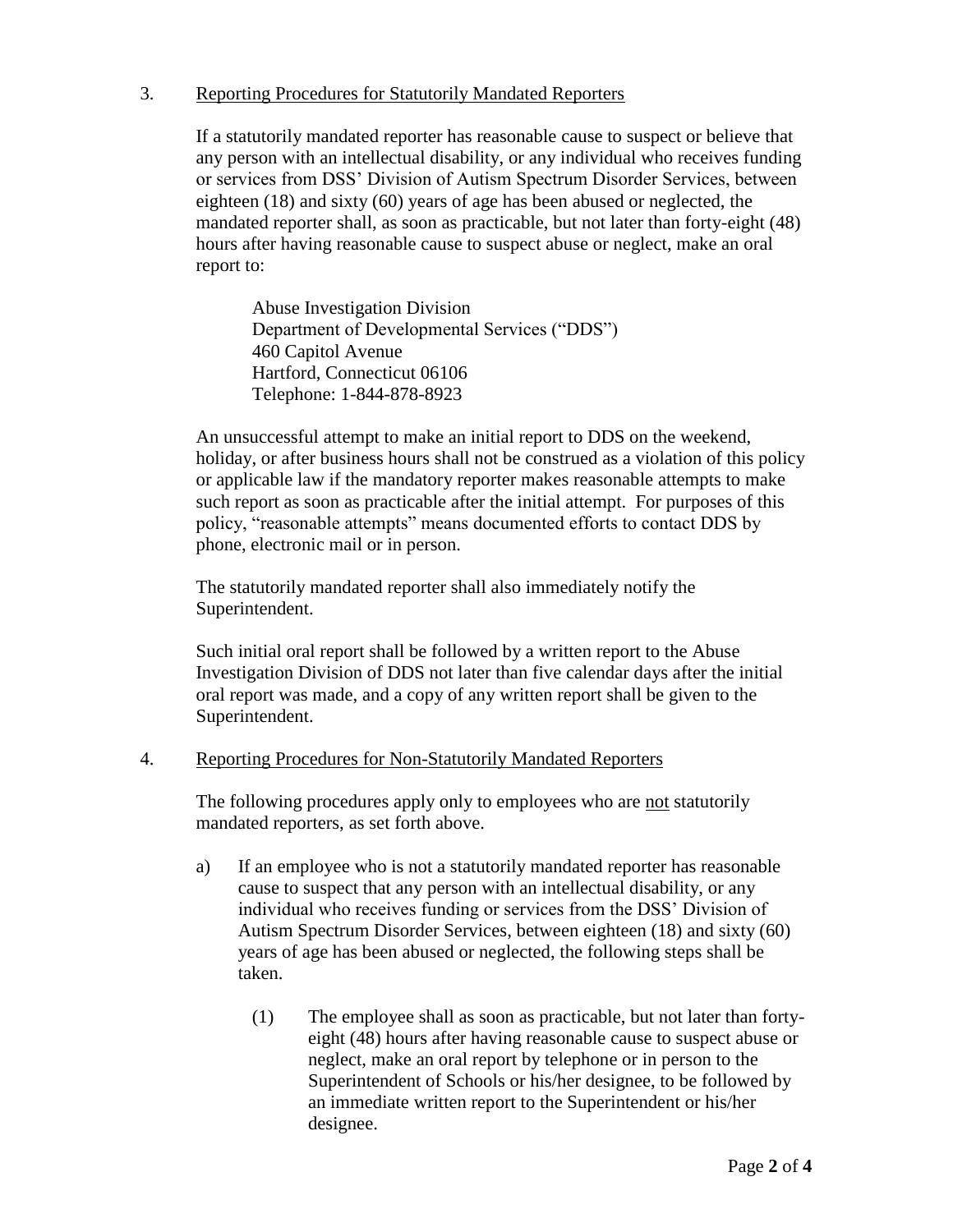- (2) If the Superintendent or his/her designee determines that there is reasonable cause to suspect or believe that any person with an intellectual disability, or any individual who receives funding or services from the DSS' Division of Autism Spectrum Disorder Services, between eighteen (18) and sixty (60) years has been abused or neglected, the Superintendent or designee shall cause reports to be made in accordance with the procedures set forth for statutorily mandated reporters, set forth above.
- b) Nothing in this policy shall be construed to preclude an employee from reporting suspected abuse and/or neglect of adults with intellectual disabilities, or any individual who receives funding or services from the DSS' Division of Autism Spectrum Disorder Services, directly to the Abuse Investigation Division of DDS.

## 5. Contents of Report

Any oral or written report made pursuant to this policy shall contain the following information, if known:

- a) the name and address of the allegedly abused or neglected person;
- b) a statement from the reporter indicating a belief that the person is intellectually disabled or receives funding or services from the DSS' Division of Autism Spectrum Disorder Services, together with information indicating that the person is unable to protect himself or herself from abuse or neglect;
- c) information concerning the nature and extent of the abuse or neglect; and
- d) any additional information that the reporter believes would be helpful in investigating the report or in protecting the person with an intellectual disability or who receives funding or services from the DSS' Division of Autism Spectrum Disorder Services.

### 6. Investigation of the Report

If the suspected abuser is a school employee, the Superintendent shall thoroughly investigate the report, and shall, to the extent feasible, endeavor to coordinate any such investigation with the investigation conducted by the Abuse Investigation Division of DDS.

The Superintendent's investigation shall include an opportunity for the suspected abuser to be heard with respect to the allegations contained within the report. During the course of an investigation of suspected abuse by a school employee, the Superintendent may suspend the employee with pay or may place the employee on administrative leave with pay, pending the outcome of the investigation.